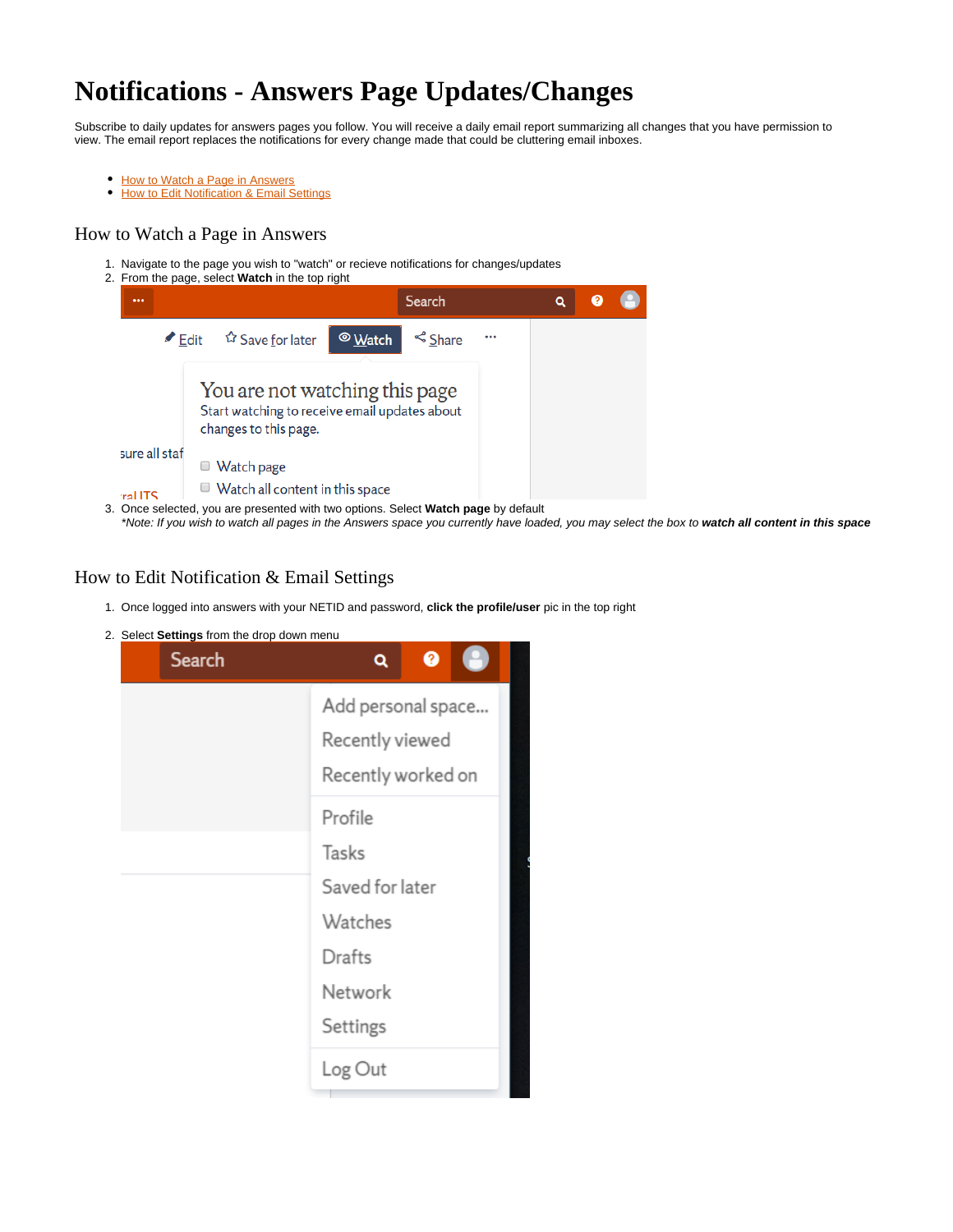#### 3. Select **Email** (on the left of page)

| <u>Email</u>             | <b>Email Settings</b>                                                                                                                             |
|--------------------------|---------------------------------------------------------------------------------------------------------------------------------------------------|
| <b>Editor</b>            | Autowatch                                                                                                                                         |
| <b>GADGETS</b>           | Pages and blog posts that you create, edit or co                                                                                                  |
| <b>View OAuth Access</b> | ■ Subscribe to daily updates                                                                                                                      |
| <b>Tokens</b>            | You will receive a daily email report summarizir                                                                                                  |
|                          | ■ Subscribe to all blog posts                                                                                                                     |
|                          | You will receive an email when any blog post is                                                                                                   |
|                          | those blog posts, or changes to them.                                                                                                             |
|                          | □ Subscribe to network                                                                                                                            |
|                          | You will receive an email when anyone you are                                                                                                     |
|                          | ■ Subscribe to new follower notificati                                                                                                            |
|                          | You will receive an email when anyone chooses                                                                                                     |
|                          | $\Box$ Notify on my actions                                                                                                                       |
|                          | You will receive notifications for changes you n                                                                                                  |
|                          | ■ Show changed content                                                                                                                            |
|                          | Check this option to see changes made in Edit                                                                                                     |
|                          | Subscribe to recommended update                                                                                                                   |
|                          |                                                                                                                                                   |
|                          | You will receive an email with recommended ite                                                                                                    |
|                          | Submit<br>Cancel                                                                                                                                  |
|                          |                                                                                                                                                   |
|                          | 4. On the bottom of the Email Settings, click Edit                                                                                                |
|                          | Profile Tasks Saved for later Watches Drafts Network<br>Settings                                                                                  |
| <b>YOUR SETTINGS</b>     |                                                                                                                                                   |
| Email                    | <b>Email Settings</b>                                                                                                                             |
| Editor<br><b>GADGETS</b> | Autowatch<br>Pages and blog posts that you create, edit or comment on will automatically be watched for future char                               |
| <b>View OAuth Access</b> | Subscribe to daily updates                                                                                                                        |
| Tokens                   | You will receive a daily email report summarizing all changes that you have permission to view.                                                   |
|                          | $\Box$ Subscribe to all blog posts<br>You will receive an email when any blog post is added, even if it is in a space you aren't watching. You wi |
|                          | those blog posts, or changes to them.                                                                                                             |
|                          | Subscribe to network                                                                                                                              |
|                          | You will receive an email when anyone you are following adds or changes content.<br>Subscribe to new follower notifications                       |
|                          | You will receive an email when anyone chooses to follow you.                                                                                      |
|                          | $\blacksquare$ Notify on my actions                                                                                                               |
|                          | You will receive notifications for changes you make, in addition to other people's changes.                                                       |
|                          | Show changed content                                                                                                                              |
|                          | Check this option to see changes made in Edit notification emails.<br>Subscribe to recommended updates                                            |
|                          | You will receive an email with recommended items based on comments and likes                                                                      |

6. **Submit**